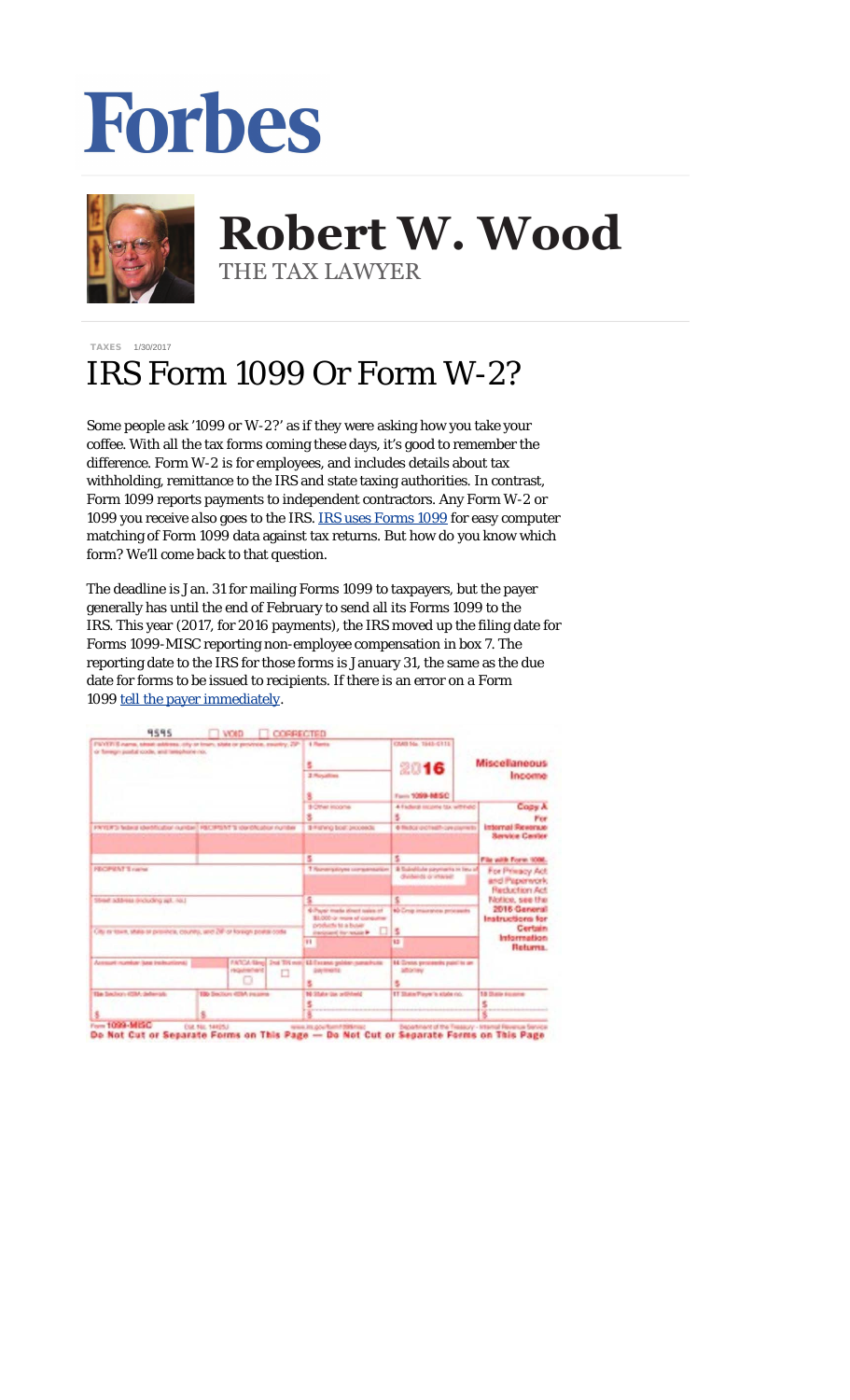There may be time to correct it *before* sending it to the IRS. If the payer has already dispatched the incorrect form to the IRS, ask the payer to send in a corrected form. But there's hardly anything more fundamental than the difference between employee and independent contractor. Some workers sue their 'employers' over this, claiming they were misclassified and are *really* employees, no matter what they might be called. Sometimes, the IRS and other agencies go after companies too for the same thing.

You probably can't do much at tax time on such big questions. However, you can check out IRS tax form [Form 8919.](https://www.google.com/url?sa=t&rct=j&q=&esrc=s&source=web&cd=1&cad=rja&uact=8&ved=0ahUKEwiZ0f2CtejRAhWosVQKHTG3ALwQFggaMAA&url=https%3A%2F%2Fwww.irs.gov%2Fpub%2Firs-pdf%2Ff8919.pdf&usg=AFQjCNE3EwlgNq73R0gsr3vrIgOr5e4pqA&bvm=bv.145822982,d.cGc) You can also check out what the IRS says about [uncollected Social Security and medicare tax.](https://www.google.com/url?sa=t&rct=j&q=&esrc=s&source=web&cd=2&cad=rja&uact=8&ved=0ahUKEwiZ0f2CtejRAhWosVQKHTG3ALwQFggfMAE&url=https%3A%2F%2Fwww.irs.gov%2Fuac%2Fform-8919-uncollected-social-security-and-medicare-tax-on-wages&usg=AFQjCNGCknwyXmYDwAfhK-HnwiHZiCRJfQ&bvm=bv.145822982,d.cGc) Employers should [know if they are hiring independent contractors or](https://www.irs.gov/businesses/small-businesses-self-employed/know-who-youre-hiring-independent-contractor-self-employed-vs-employee) employees. IRS says you might need [Form 8919](https://www.google.com/url?sa=t&rct=j&q=&esrc=s&source=web&cd=1&cad=rja&uact=8&ved=0ahUKEwiZ0f2CtejRAhWosVQKHTG3ALwQFggaMAA&url=https%3A%2F%2Fwww.irs.gov%2Fpub%2Firs-pdf%2Ff8919.pdf&usg=AFQjCNE3EwlgNq73R0gsr3vrIgOr5e4pqA&bvm=bv.145822982,d.cGc) if you thought you were getting a W-2. The IRS might even have already determined (via Form SS-8) that you are an employee. If you're an employee, taxes have to be taken out. That means you'll receive an [IRS Form W-2](http://www.irs.gov/pub/irs-pdf/fw2.pdf).

In contrast, if you're an independent contractor, you'll get full pay with no deductions. Of course, you are liable for your *own* taxes. But what if you're the employer not the recipient? This is one of the more momentous decisions in business. It goes beyond taxes, covering workers' compensation, unemployment insurance, state and federal wage and hour laws, pension laws, nondiscrimination laws and more. It also impacts employer liability, since employees are *agents* of the company.

It's hard to think of a more pivotal issue. Yet this decision is made thousands of times a day all over America. If you're the worker, you may be tempted to say "1099," figuring you'll get a bigger check that way. You may in the short run, but you'll actually owe *higher* taxes. As an independent contractor, you not only owe income tax, but self-employment tax too. In contrast, if you're an employee, you pay only one-half the Social Security tax.

Apart from tax law, employee status carries a host of nondiscrimination laws, pension and benefits laws and wage and hour protections. They all apply to employees but not to independent contractors. For all of these reasons, employers have big incentives to use independent contractors. Many start ups and tech companies rely on the branding that uniformity can provide, but don't want all of the costs and liabilities of employees.

The answer in many cases is independent contractors. Done carefully, such arrangements can work fine and be legitimate. However, some employers push the envelope to treat workers as independent contractors who are clearly